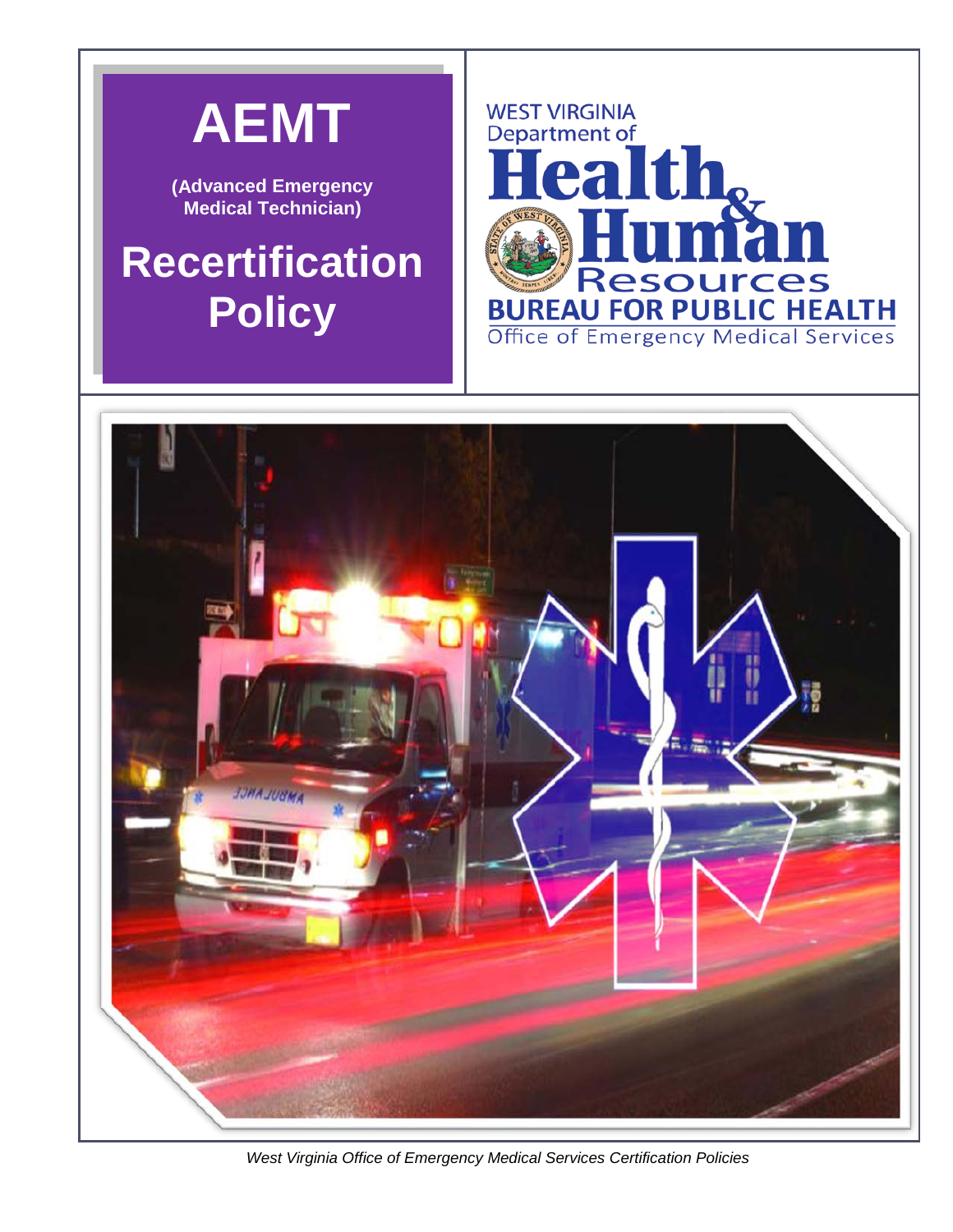

**PURPOSE:** To establish standard requirements to be met by all applicants seeking to become recertified and authorized to practice Emergency Medical Services at the AEMT level in West Virginia.

**POLICY:** To ensure consistent standards and procedures for recertifying as an AEMT in West Virginia.

### **PROCEDURE/REQUIREMENTS:**

- **A.** West Virginia AEMT certifications shall expire March 31.
- **B.** Submit a current complete application form to WVOEMS between April 1 and December 31 of the prior year of expiration. Online application available at [www.wvoems.org/](http://www.wvoems.org/)ecert. The application deadline is 90 days prior to expiration. Example: expire March 31 must submit by December 31.
	- 1. Submit the appropriate fees as required in WV §64 CSR 48-6.9.
	- 2. Continuously meet all requirements for EMS personnel as described in WV §64 CSR 48-6.
	- 3. Disclose any limitation or exclusion by any EMS agency, EMS Medical Director, or any other healthcare profession certification or licensing authority in any state, territory, or the U.S. Military Services.
	- 4. In cases where a lapse in certification has occurred and there is no background check on file with WVOEMS, the applicant will be required to apply for and be cleared by the State and National background checks for WVOEMS as required in WV §16- 4C-8.1.1
	- **C. West Virginia Recertification Course** All West Virginia certified AEMTs are required to meet recertification course standards as outlined below. Satisfaction of West Virginia recertification course standards may be obtained through either of the following two mechanisms: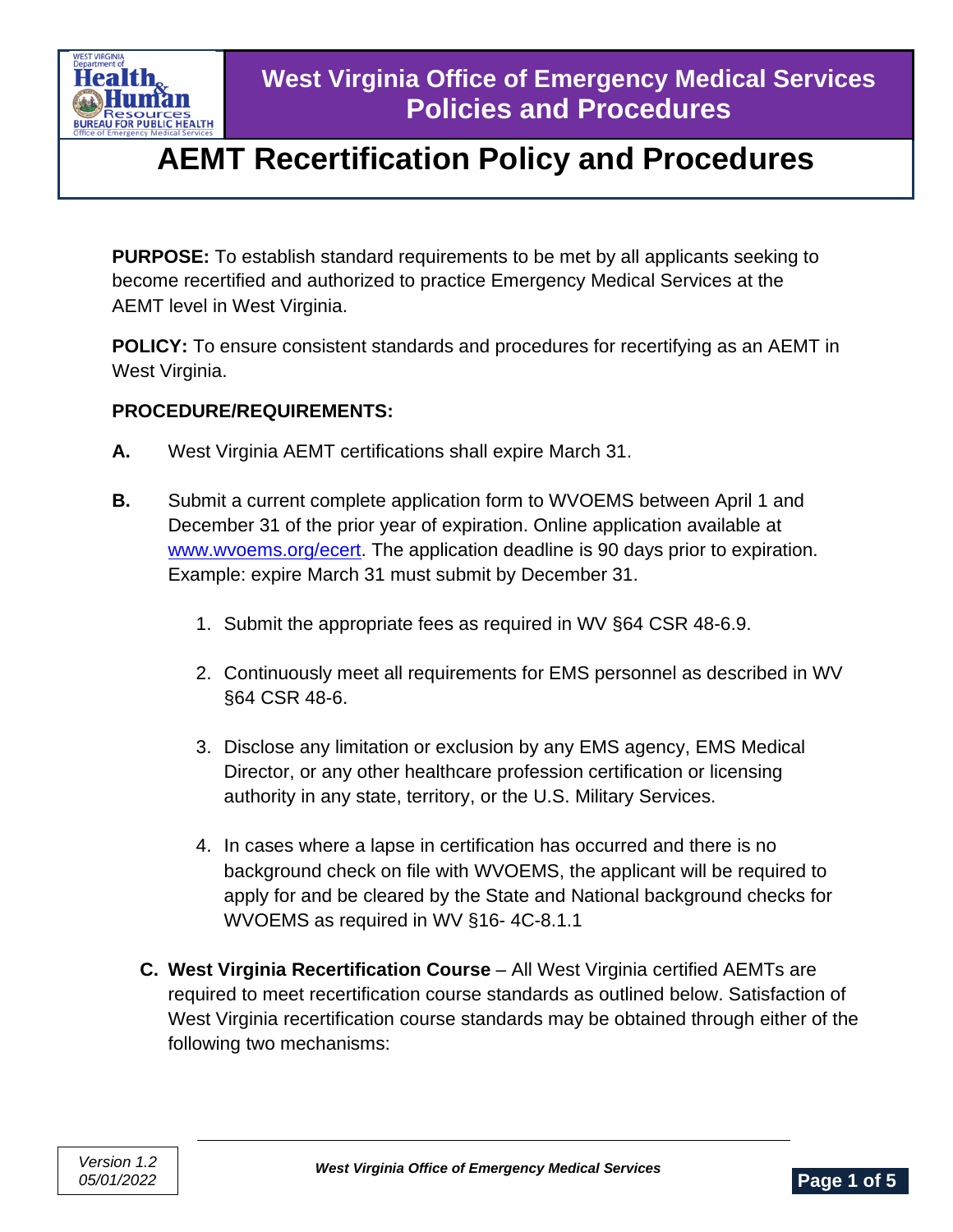

1. **Successful completion of the National Component of the National Registry's National Continued Competency Program (NCCP)**

-OR-

2. **Successful completion of an AEMT refresher course approved by WVOEMS. This course consists of 7 modules. (The approved AEMT refresher course shall satisfy all topic requirements as outlined in the National Component of the Registry's National Continued Competency Program (NCCP) and may be used to satisfy the National Component for National Certification.)**

Both options require completion of the WVOEMS State and Federal requirements per respective policy. Application of hours to meet the National Registry NCCP model in another state SHALL NOT constitute meeting the requirement for State certification in West Virginia.

Skills assessments are required for each discipline and will be validated through Medical Director verification in the National Registry online platform. Skills at the ALS level may be completed through the required alphabet courses.

If utilizing the WVOEMS Modular Recertification, providers must complete all seven **(7)** modules of the WVOEMS approved refresher course. These modules shall be submitted in Continuum.

- **D. Additional Continuing Education** In addition to maintaining National Registry certification, providers education shall be verified through an attestation statement submitted as part of your WVOEMS EMS application and shall be subject to audit at any time during the certification/recertification process or during an active investigation.
	- 1. Haz Mat awareness meeting OSHA 1910.120 or higher standards annually. *(3 hours awarded and required* annually)
	- 2. WVOEMS AEMT Protocol review. (*2 hours awarded and required* annually)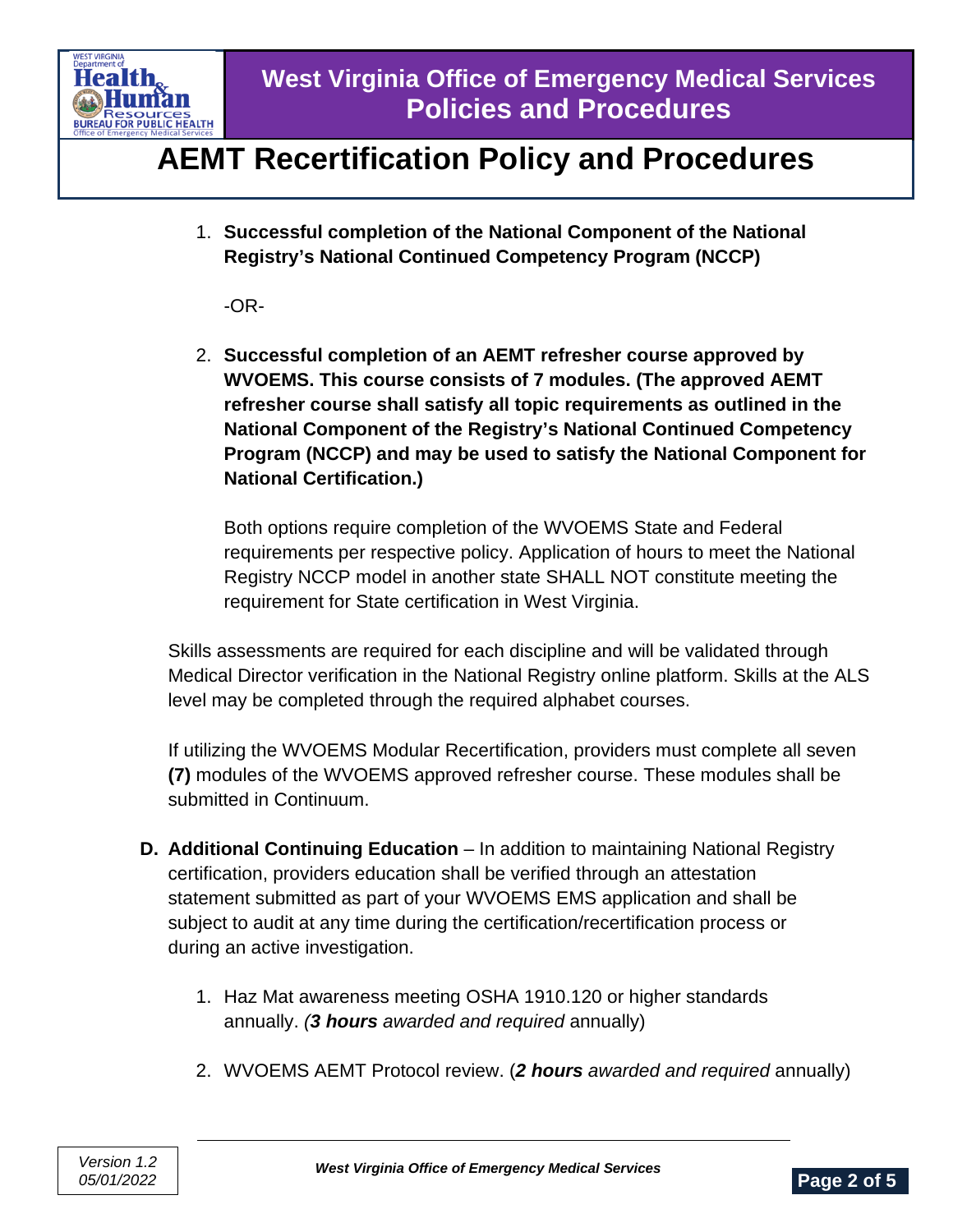

- 3. MCI or Disaster Management related training to include mass casualty drills totaling a minimum of **2 hours** biennial. (4 hours per WVOEMS Recertification.)
- 4. Successfully complete an approved CPR training/refresher course meeting WV §64 CSR 48-6.7.a.4. at the professional/healthcare provider level. *(4 hours awarded* every 2 years)
- 5. AEMT refresher also **requires** successful *course completion, practical evaluation,* and *written exam* of the following courses every 2 years (biennial):
	- ACLS Refresher (or equivalent WVOEMS approved course)
	- PHTLS or ITLS Refresher (or equivalent WVOEMS approved course)
	- PEPP or PALS Refresher (or equivalent WVOEMS approved course)

### *NOTE: Individuals are not required to obtain a certification card in each discipline respectively, but must have verification of course completion.*

- **E. Skills Requirement** providers must successfully complete all skills associated with the courses outlined in "D". Medical Director verification shall be confirmed through National Registry online platform.
- **F. On-Line Courses** Distributive education will be accepted in accordance with National Registry and the WVOEMS policy.
- **G. National Registry:** AEMTs recertify utilizing National Registry in the following manner:
	- a. Complete all requirements for recertification outlined by National Registry.
	- b. All education shall be submitted online via National Registry's online platform.
- **H. Important Notice:** An EMR/EMT/AEMT/Paramedic certified by WVOEMS must be continually certified by the National Registry of Emergency Medical Technicians (NREMT) during the duration of your WVOEMS certification. Failure to retain uninterrupted National Certification will result in the immediate suspension of your WVOEMS certification and your right to practice in West Virginia.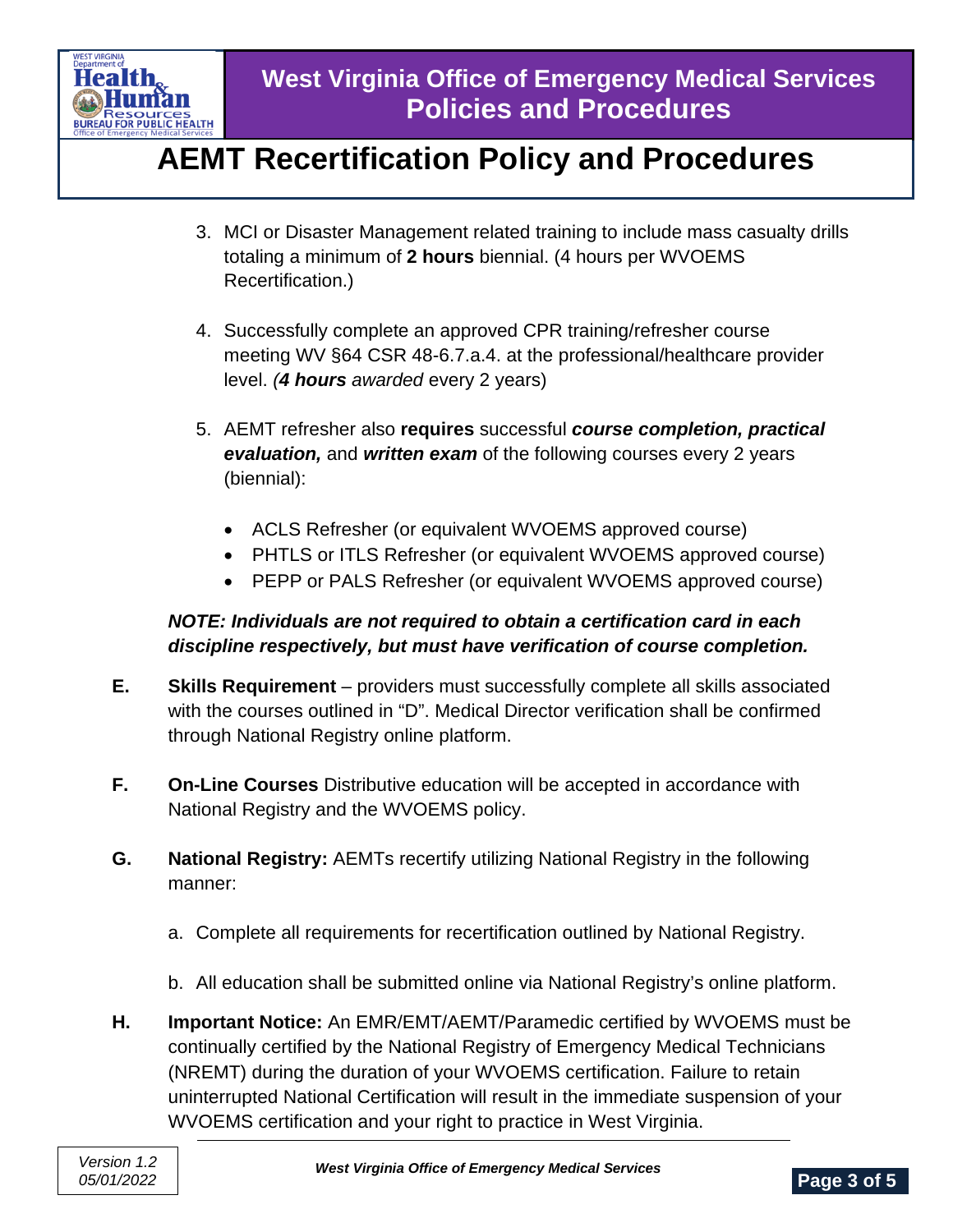

### **I. Lapse in Certification – West Virginia**

- a. Candidates that maintain continuous National Registry certification but have allowed their West Virginia certification to expire may regain West Virginia certification by completing all of the following:
	- 1. WVOEMS online recertification application available at [www.wvoems.org/ecert](http://www.wvoems.org/ecert)
	- 2. Meet all requirements of "D and E" above.

#### **J. Lapse in Certification –**

#### a. **Lapsed 0-30 Days:**

If the AEMT met all recertification requirements prior to the expiration date but did not complete the administrative functions of recertification, the National EMS certification is considered to be lapsed. If the certification has lapsed less than 30 days, the applicant can submit a late fee per NREMT policy and submit all required documentation to regain certified status.

#### **b. Lapsed 0-24 Months:**

If the AEMT did not meet all recertification requirements by the expiration date, the National EMS certification is considered to be lapsed. If the certification lapsed less than two years, or you are currently state licensed as an AEMT, you can regain National EMS Certification by completing the cognitive and psychomotor examinations.

To obtain an authorization to test, lapsed AEMTs must demonstrate proof of education requirements. The following methods are acceptable:

- Complete a Traditional State Approved AEMT Refresher
- State approved continuing education equal to the AEMT Refresher
- If the AEMT was licensed in a NCCP state, completion of the **National Component** meets the requirement

### **c. Lapsed More Than 2 Years:**

If your EMS certification expired more than two years ago, you must complete an entire state-approved Advanced Emergency Medical Technician (AEMT) course, and complete the cognitive and psychomotor examinations.